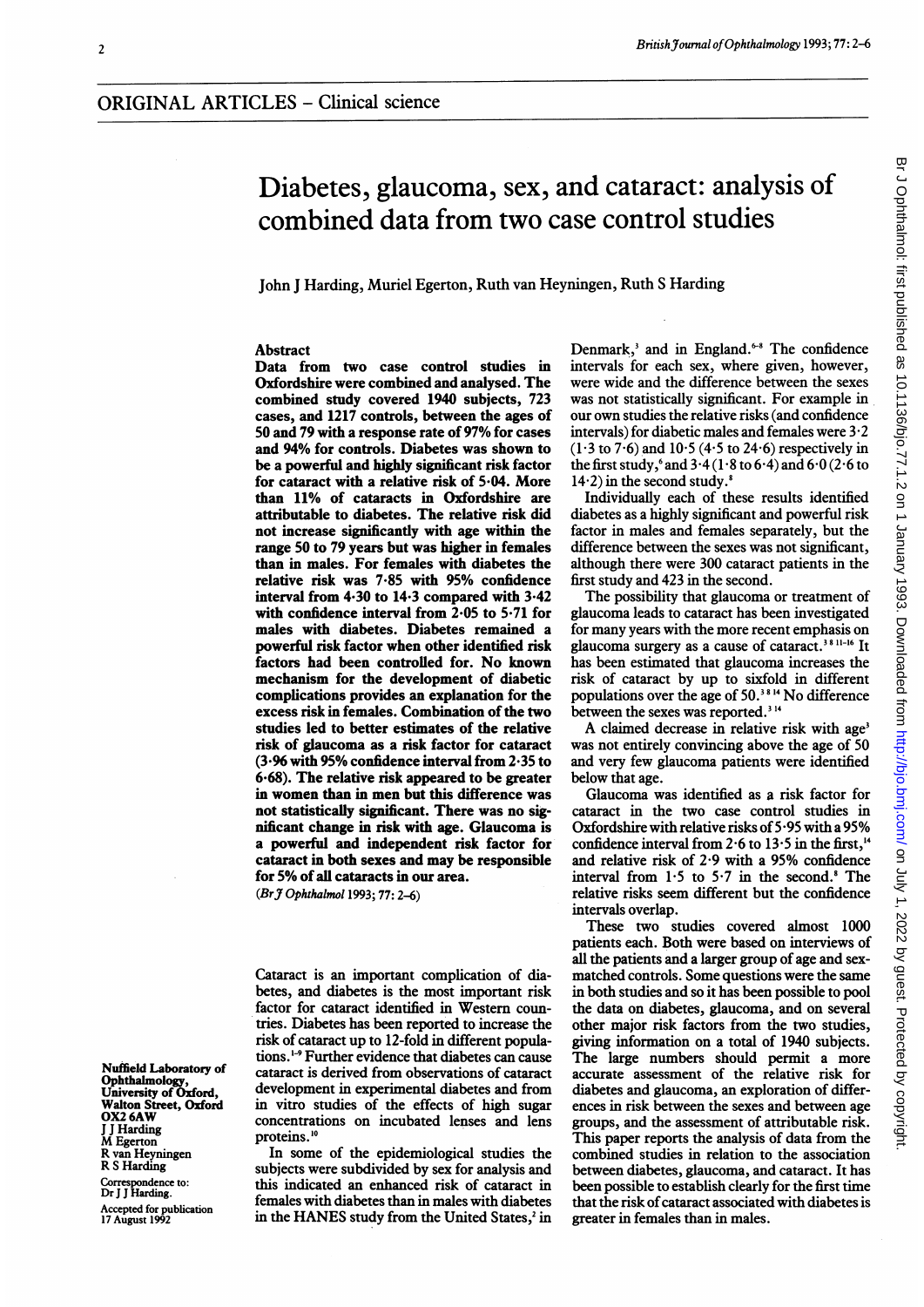Table 1 Number (%) of male and female cases and controls in each age group

|          | Age groups |         |             |             |             |           |
|----------|------------|---------|-------------|-------------|-------------|-----------|
|          | $50 - 54$  | 55-59   | 60–64       | 65-69       | $70 - 74$   | $75 - 79$ |
| Males:   |            |         |             |             |             |           |
| Controls | $23(4-2)$  | 54(9.8) | $81(14-7)$  | 95(17.2)    | $151(27-4)$ | 148(26.8) |
| Cases    | 13(3.8)    | 33(9.6) | 50 $(14.6)$ | 59(17.3)    | 94(27.5)    | 93(27.2)  |
| Females: |            |         |             |             |             |           |
| Controls | 36(5.4)    | 49(7.4) | 97(14.6)    | $115(17-3)$ | 172(25.9)   | 196(29.5) |
| Cases    | 16(4.2)    | 26(6.8) | $50(13-1)$  | 63(16.5)    | 103(27.0)   | 123(32.3) |
|          |            |         |             |             |             |           |

## Subjects and methods

The subjects, 723 cases and 1217 controls, were pooled from the two original case control studies of cataract in Oxfordshire.<sup>814</sup> Cases were those aged 50 to 79 years admitted to the Oxford Eye Hospital for cataract extraction. Controls were recruited both from other hospital departments and from the age-sex registers of general practitioners. As the Oxford Eye Hospital is a National Health Service hospital with a catchment population of about 560 000 and the vast majority of the population are registered with general practitioners, the cases and controls in the two studies were thought to be representative of all cataract patients, and of the general population respectively. The controls were chosen to give an agesex distribution that matched the cases. The overall response rates were 97% for cases and 94% for controls with the non-responders including those too ill to be interviewed and those who spoke no English.

The cases and controls were interviewed in the same way by the same interviewers, using the same forms.<sup>814</sup> The questionnaires included questions on medical history and ocular history, and on drug therapy. In the second study selfreported glaucoma was confirmed by examination of the hospital notes after completion of interviewing.8 This supported the reliability of the self-reporting technique.

In relation to this paper information on diabetes was ascertained when patients were asked if

Table 2 Diabetes as a risk factor for cataract

|                  | Controls | Cases | Total |
|------------------|----------|-------|-------|
| No diabetes      | 1179     | 622   | 1801  |
| <b>Diabetes</b>  | 38       | 101   | 139   |
| Total            | 1217     | 723   | 1940  |
| Percent positive | 3.1      | 13.9  |       |

x=80·2; p<<0·001.<br>Relative risk=5·04; 95% confidence interval 3·43 to 7·41.

Table 3 Diabetes as a risk factor in males

|                  | Controls | Cases | Total |
|------------------|----------|-------|-------|
| No diabetes      | 528      | 296   | 824   |
| <b>Diabetes</b>  | 24       | 46    | 70    |
| Total            | 552      | 342   | 894   |
| Percent positive | 4.4      | 13.4  |       |

 $=24.2; \ p \ll 0.001.$ 

Relative risk= $3.42$ ; 95% confidence interval 2.05 to 5.71.

Table 4 Diabetes as a risk factor in females

|                  | Controls | Cases    | Total |
|------------------|----------|----------|-------|
| No diabetes      | 651      | 326      | 977   |
| <b>Diabetes</b>  | 14       | 55       | 69    |
| Total            | 665      | 381      | 1046  |
| Percent positive | 2.1      | $14 - 4$ |       |

x'=59·8; p≪0·001.<br>Relative risk=7·85; 95% confidence interval 4·30 to 14·3.

they had ever suffered a serious illness and if they had been admitted to hospital. Positive responses were followed up and diabetes was coded on the questionnaire. In the second study those reporting diabetes were asked its duration. Confirmation of diabetes was not sought. Blood analysis would have been difficult when subjects were interviewed at home up to 30 miles (50 km) from Oxford and would have decreased our response rate. Confirmation via clinical notes would have been invalid as different sources, hospital and general practitioners, would have had to be used for different subjects leading to ascertainment bias. The similarity in the results between the two studies and between the different control groups in each study indicates that we were getting unbiased data for known diabetes.

Data were entered into the university's Vax computer. In the present study data files from the two original studies were combined before analysis initially by the  $\chi^2$  test for categorical variables using the SAS statistical package (SAS Institute Inc, Cary, NC, USA). Odds ratios were calculated from contingency tables and taken as valid estimates of relative risk. Confidence intervals and attributable risks were calculated as described.<sup>8</sup> Interactions between risk factors were explored using generalised linear modelling (GLIM: Royal Statistical Society, London).

#### Results

The control subjects were partly hospital controls and partly community controls. Each control group, four groups in the first study and three in the second, was matched to the cases for age and sex distribution so the overall match is very close (Table 1). Results for the different control groups were similar in the two original studies and so all were pooled for this combined analysis.

Diabetes appeared as a powerful risk factor in

Table 5 Diabetes as a risk factor for cataract in subjects aged 50 to 69 years

|                  | Controls | Cases | Total |
|------------------|----------|-------|-------|
| No diabetes      | 537      | 267   | 804   |
| <b>Diabetes</b>  | 13       | 43    | 56    |
| Total            | 550      | 310   | 860   |
| Percent positive | 2.4      | 13.9  |       |

 $x=43.1; p\ll 0.001$ 

Relative risk=6.65; 95% confidence interval  $3.52$  to  $12.6$ .

Table 6 Diabetes as a risk factor in subjects aged 70 to 79 years

|                  | Controls | Cases    | Total |
|------------------|----------|----------|-------|
| No diabetes      | 642      | 355      | 994   |
| Diabetes         | 25       | 58       | 83    |
| Total            | 667      | 413      | 1080  |
| Percent positive | 3.8      | $14 - 0$ |       |

x=38-1; p<<0-001.<br>Relative risk=4-20; 95% confidence interval 2-58 to 6-83.

Table 7 Diabetes as arisk factor for cataract in three age groups

| Age       | Relative risk | Confidence interval |         |
|-----------|---------------|---------------------|---------|
| 50-59     | $12 - 6$      | $2.76 - 57.9$       | <0.001  |
| $60 - 69$ | 5.56          | $2.74 - 11.3$       | < 0.001 |
| $70 - 79$ | $4 - 20$      | $2.58 - 6.83$       | < 0.001 |

Breslow-Day homogeneity test:  $\chi^2 = 2 \cdot 1$ ; p=0.35.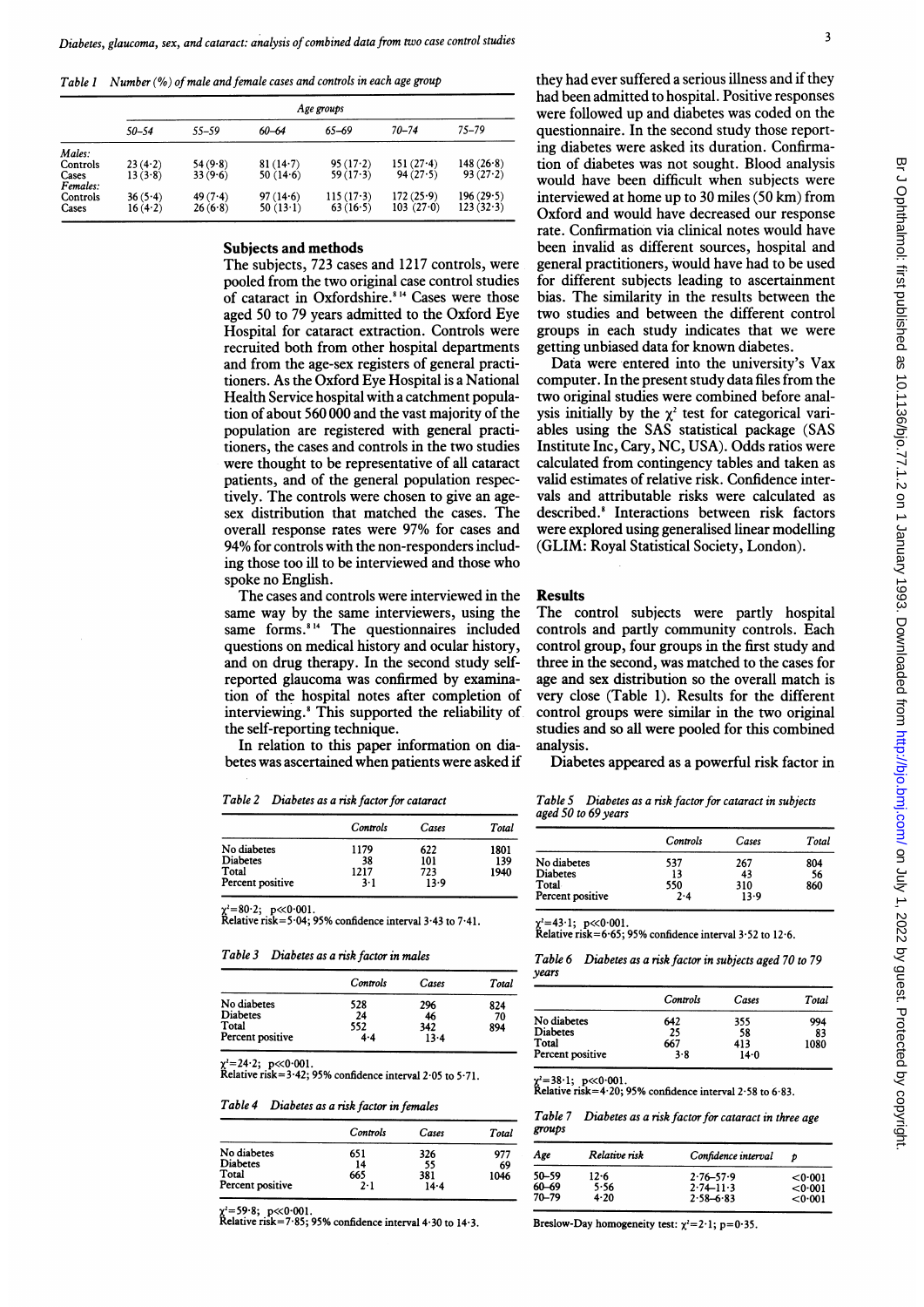the combined study with  $\chi^2$  higher than before and the confidence interval somewhat narrower (Table 2). The relative risk of 5 04 compares with 6.2 found in the first Oxford study<sup>6</sup> and  $4.2$ found in the second.<sup>8</sup> In the separate studies the relative risks for female diabetics were two to three times those for male diabetics. Analysing the combined data diabetes is a powerful risk factor for cataract in both males (Table 3) and females (Table 4) separately. Both confidence intervals are well above unity showing a clear risk association. The difference between the sexes was tested by the Breslow-Day test for homogeneity<sup>17</sup> which gave  $\gamma^2 = 4.31$  and  $p = 0.038$ showing that the relative risks are significantly different for males and females with diabetes. The interaction between sex and diabetes determined in <sup>a</sup> GLIM analysis was also statistically significant ( $\chi^2$ =4·1; p<0·05). The excess risk for females with diabetes over that for males with diabetes was 2-294 (95% confidence interval= $1.023$  to  $5.143$ ). In other words diabetes in females is a more powerful risk factor for cataract than diabetes in males. Nevertheless diabetes is a risk factor in both sexes.

Some earlier studies have determined the relative risk or odds ratio for diabetes as a risk factor for cataract at different ages and claimed a decline with age though without showing the agerelated decline in risk was statistically significant.23 The numbers of cataract patients and controls in this combined analysis have enabled us to look again at the age relationship. First we divided the subjects into two groups of similarsize: ages 50 to 69 and ages 70 to 79. Diabetes was a highly significant risk factor for cataract in each of these age groups (Tables 5 and 6) with a relative risk of 6 7 in the younger group falling to 4-2 in the older group. The Breslow-Day test of homogeneity shows that the difference between the groups is not statistically significant  $(\chi^2=1.28; p=0.26)$ . Subdividing by decades gives an impression of an age-related fall in risk but the numbers become small, the confidence intervals wide, and the homogeneity test showed no difference between the three relative risks (Table 7). With 723 cataract patients and 1217 controls there is an apparent age-related decline in risk of cataract associated with diabetes but the decline is not significant. The risk in each age group separately is highly significant.

Although diabetes emerges as a powerful risk factor in the approach described above it was necessary to examine the effect of other risk factors on the risk associated with diabetes using a linear modelling program. The risk factors that remained significant and were incorporated into the final model were diabetes, glaucoma, severe diarrhoea, and myopia. Analysis for glaucoma follows in this paper and that for the other factors will be published separately. The four factors did not interact significantly with each other and the presence of the other three in the model made little difference to the relative risk associated with diabetes  $-$  final value  $5.10$  with a 95% confidence interval from  $3.43$  to  $7.58$  (compare Table 2). The self-reporting of glaucoma was checked and confirmed by examination of hospital notes.<sup>8</sup> Glaucoma emerged as a powerful risk factor in the combined study increasing the risk

of cataract fourfold (Table 8). As earlier studies had not established a possible excess risk in females with glaucoma,  $314$  we analysed the data for the two sexes separately. Glaucoma emerged as a powerful risk factor for cataract in males alone (Table 9) and in females alone (Table 10) with relative risks of 2-6 and 6-6 respectively. The relative risks indicated that females with glaucoma might experience a greater risk of cataract than males with glaucoma, but when the data were analysed for homogeneity between the sexes it just failed to reach statistical significance (Table 10). In a similar way we subdivided the data by age to identify any age-related change in risk. This is not to investigate aging as a risk factor which is not possible in an age-matched study such as this. Glaucoma appeared as a powerful risk factor for cataract in those aged less than 70 (Table 11; relative risk=2 $\cdot$ 9) and in the older group (Table 12; relative risk=4.5). The Breslow-Day test for homogeneity gave  $p=0.45$ ,

Table 8 Glaucoma as a risk factor for cataract

|                                                                | Controls                  | Cases                   | Total              |
|----------------------------------------------------------------|---------------------------|-------------------------|--------------------|
| Without glaucoma<br>With glaucoma<br>Total<br>Percent positive | 1196<br>21<br>1217<br>1.7 | 676<br>47<br>723<br>6.5 | 1872<br>68<br>1940 |

x<sup>2</sup>=30·6; p<0·001.<br>Relative risk=3·96; 95% confidence interval from 2·35 to 6·68.

Table 9 Glaucoma as a risk factorfor cataract in men

| Controls | Cases | Total |
|----------|-------|-------|
| 538      | 320   | 858   |
| 14       | 22    | 36    |
| 552.     | 342   | 894   |
| 2.5      | 6.4   |       |
|          |       |       |

 $\chi$ <sup>2</sup>=8·30; p=0·004.<br>Relative risk=2·64; 95% confidence interval from 1·33 to 5·24.

Table 10 Glaucoma as a risk factorfor cataract in women

|                                                                | Controls          | Cases                   | Total              |
|----------------------------------------------------------------|-------------------|-------------------------|--------------------|
| Without glaucoma<br>With glaucoma<br>Total<br>Percent positive | 658<br>665<br>1.1 | 356<br>25<br>381<br>6.6 | 1014<br>32<br>1046 |

x<sup>2</sup>=2·48; p<0·001.<br>Relative risk=6·60; 95% confidence interval from 2·83 to 15·4. Breslow-Day test for homogeneity" (betwen men and women)  $\chi^2 = 2.77$ ; p=0.096.

Table 11 1 Glaucoma as a risk factor in the age range 50 to 69 years

| Controls | Cases | Total |
|----------|-------|-------|
| 543      | 299   | 842   |
|          |       | 18    |
| 550      | 310   | 860   |
| $1 - 3$  | 3.6   |       |
|          |       |       |

2=5-01- p=0-025. Relative risk=2-85; 95% confidence interval from <sup>1</sup> 10 to 7 44.

Table 12 Glaucoma as a risk factor in septuagenarians

|                                   | Controls | Cases | Total |
|-----------------------------------|----------|-------|-------|
|                                   | 653      | 377   | 1030  |
| Without glaucoma<br>With glaucoma | 14       | 36    | 50    |
| Total                             | 667      | 413   | 1080  |
| Percent positive                  | 7. 1     | 8.7   |       |

x'=25-3; p<0·001.<br>Relative risk=4·45; 95% confidence interval from 2·37 to 8·36. Breslow-Day test for homogeneity (between younger and older groups) gave  $\chi^2$ =0.58; p=0.45.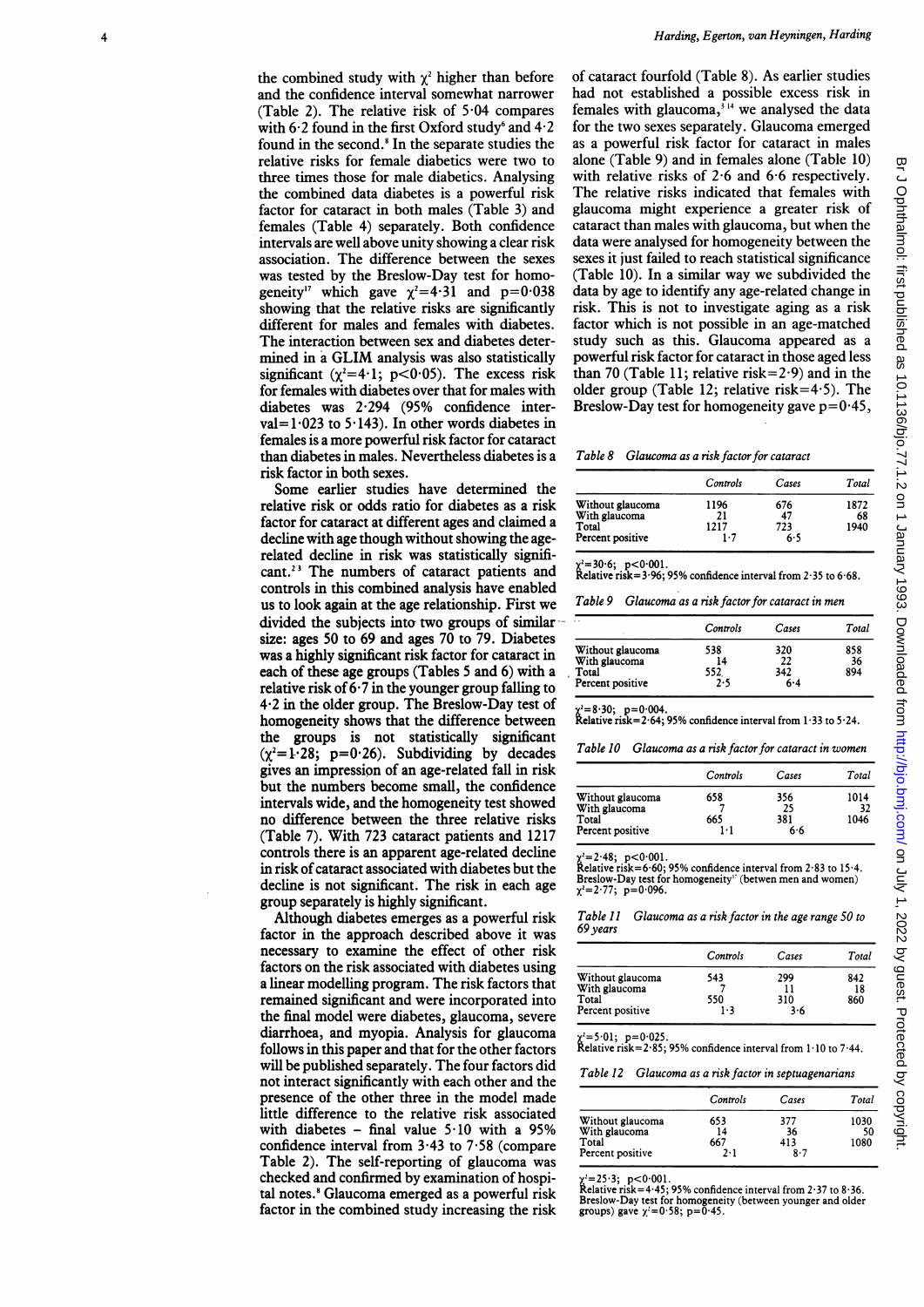indicating that the apparent increased risk in glaucoma patients with age was not significant.

The possibility that glaucoma appears as a risk factor only because it is associated with other factors was examined in the two original studies.<sup>818</sup> It has been re-examined using the combined data. Four major risk factors remained in the final model: glaucoma, myopia, diabetes, and diarrhoea. There was no confounding with glaucoma and indeed the relative risk was close to the uncorrected value given in Table 8:  $3.90$ with a confidence interval from 2.26 to 6.71. Glaucoma is a powerful, independent, and highly significant risk factor for cataract.

It is clear that diabetes and glaucoma are powerful risk factors increasing the risk of cataract fivefold and fourfold in the population as a whole, but it is also of interest to know what proportion of cataract is attributable to these factors. We have examined this by calculations of attributable risk.'7 This has seldom been calculated. The figure for diabetes from the combined data in Table 2 is  $11.2\%$ , and values of population attributable risk for males, females, older, and younger subjects are between 10-7% and 12-9% with little difference between them for the groups in Tables 3 to 6. This indicates that about 11% of all cataracts would be prevented if diabetes, or at least the cataractogenic effect of diabetes, were eliminated. This makes diabetes the most important risk factor for cataract in Western populations. Finally we calculated the proportion of cataract in Oxfordshire attributable to glaucoma. This worked out to 4-9%. In septuagenarians, in whom glaucoma is more common and the relative risk appears slightly higher, the attributable risk is 6-8%.

### **Discussion**

The choice of controls and possible sources of bias were discussed in the papers on the two separate studies.<sup>814</sup> Combining those studies has provided data on a greater number of patients with severe cataract, sufficiently impairing to require surgery, than previous studies. This has provided a more accurate figure for the relative risk of cataract associated with diabetes, and has for the first time demonstrated a significant excess risk in female diabetics over male diabetics.

Cataract in subjects with diabetes in the age group studied is not the pure diabetic cataract seen in years gone by but is simply a component of age-related cataract. Diabetes in experimental animals produces cataract and many in vitro experiments bear witness to the damaging effects of glucose and other sugars on the lens.'0 The combination of epidemiological and laboratory evidence establishes without doubt the causal relationship from diabetes to cataract. How diabetes causes cataract is a more open question. Several routes have been discussed with the most interest having followed the osmotic effect of sorbitol and non-enzymic glycosylation (glycation). The sorbitol mechanism presupposes the accumulation of sorbitol in the lens to levels high enough to exert an osmotic effect and damage lens cells.'9 Sorbitol is found in cataract lenses from diabetics but the concentrations (median less than 1 mM) would scarcely balance the excess glucose in the aqueous humour.<sup>20</sup> No excess glucose in the aqueous humour.<sup>20</sup> significant accumulation of sorbitol is found in human lens incubated in high glucose media.<sup>21-23</sup> Glycation of lens proteins is increased in human cataracts from diabetic subjects relative to those from non-diabetics and relative to normal lenses<sup> $24-29$ </sup> and may therefore appear to be the more plausible mechanism. There are probably additional mechanisms, however, because neither mechanism has been able to explain all the biochemical changes in lenses of diabetic animals notably the early loss of glutathione.<sup>10</sup> Now we have the additional information that diabetic females have a greater risk of cataract than diabetic males. None of the currently postulated mechanisms for diabetic complications help to explain this discrepancy between the sexes. Other diabetic complications do not appear to affect- females more than males; for example the risk of retinopathy is no greater in females than in male diabetics.<sup>3</sup>

One potential problem relevant to this paper is the use of interviews to identify subjects with glaucoma, but in one of the original studies this was confirmed by subsequent examination of the hospital notes.<sup>8</sup> All subjects reporting glaucoma had indeed been treated for glaucoma in Oxford.

As more studies provide evidence associating glaucoma and cataract it becomes more convincing that glaucoma in some way causes cataract. The present analysis shows a highly significant association indicating a fourfold increase in the risk of visually impairing cataract in those with glaucoma. Glaucoma is a powerful risk factor in both men and women with <sup>a</sup> possible excess risk in females although that excess is not statistically significant. It remains a powerful risk factor throughout the age range 50 to 79 years.

Drainage surgery frequently leads to cataract<sup>3 11-13 15 16</sup> and in Oxford most of the risk associated with glaucoma has been attributed to surgical procedures.<sup>8</sup> As 5% of total cataract can be attributed to glaucoma it seems that almost 5% of cataract surgery would be avoided if the trauma of glaucoma surgery could be avoided.

We thank the TFC Frost Charitable Trust, the Royal National Institute for the Blind and Research into Ageing for financial<br>support. We are grateful to consultants of the Oxford Eye<br>Hospital, Ear, Nose and Throat Department and the Slade<br>Hospital, and to local general practitioners possible by funds from EURAGE.

- <sup>1</sup> Caird Fl. Problems of cataract epidemiology with special reference to diabetes. Ciba Fdn Symp 1973; 19: 281-301. 2 Ederer F, Hiller R, Taylor HR. Senile lens changes and
- iabetes in two population studies. Am  $\widetilde{\jmath}$  Ophthalmol 1981; 91: 381-95.
- 3 Bernth-Petersen P, Bach E. Epidemiologic aspects of cataract
- surgery, III: Frequencies of diabetes and glaucoma in a<br>cataract population. Acta Ophthalmol 1983; 61: 406–16.<br>4 Schwab IR, Dawson CR, Hoshiwara I, Szuter CF, Knowler<br>WC. Incidence of cataract extraction in Pima Indians.<br>D
- 12. <sup>5</sup> Clayton RM, Cuthbert J, Seth J, Phillips CI, Bartholomew RS, Reid JM. Epidemiological and other studies in the assess-ment of factors contributing to cataractogenesis. Ciba Fdn
- Symp 1984; 106: 25-47.<br>6 van Heyningen R, Harding JJ. Risk factors for cataract:<br>diabetes, myopia and sex. Colloq d'INSERM 1986; 147:
- 381-5. <sup>7</sup> Chen TT, Hockwin 0, Dobbs R, Knowles W, Eckerskorn U. Cataract and health status: a case-control study. Ophthalmic Res 1988; 20: 1-9.
- <sup>8</sup> Harding JJ, Harding RS, Egerton M. Risk factors for cataract in Oxfordshire: diabetes, peripheral neuropathy, myopia, glaucoma and diarrhoea. Acta Ophthalmol 1989; 67: 510-7.